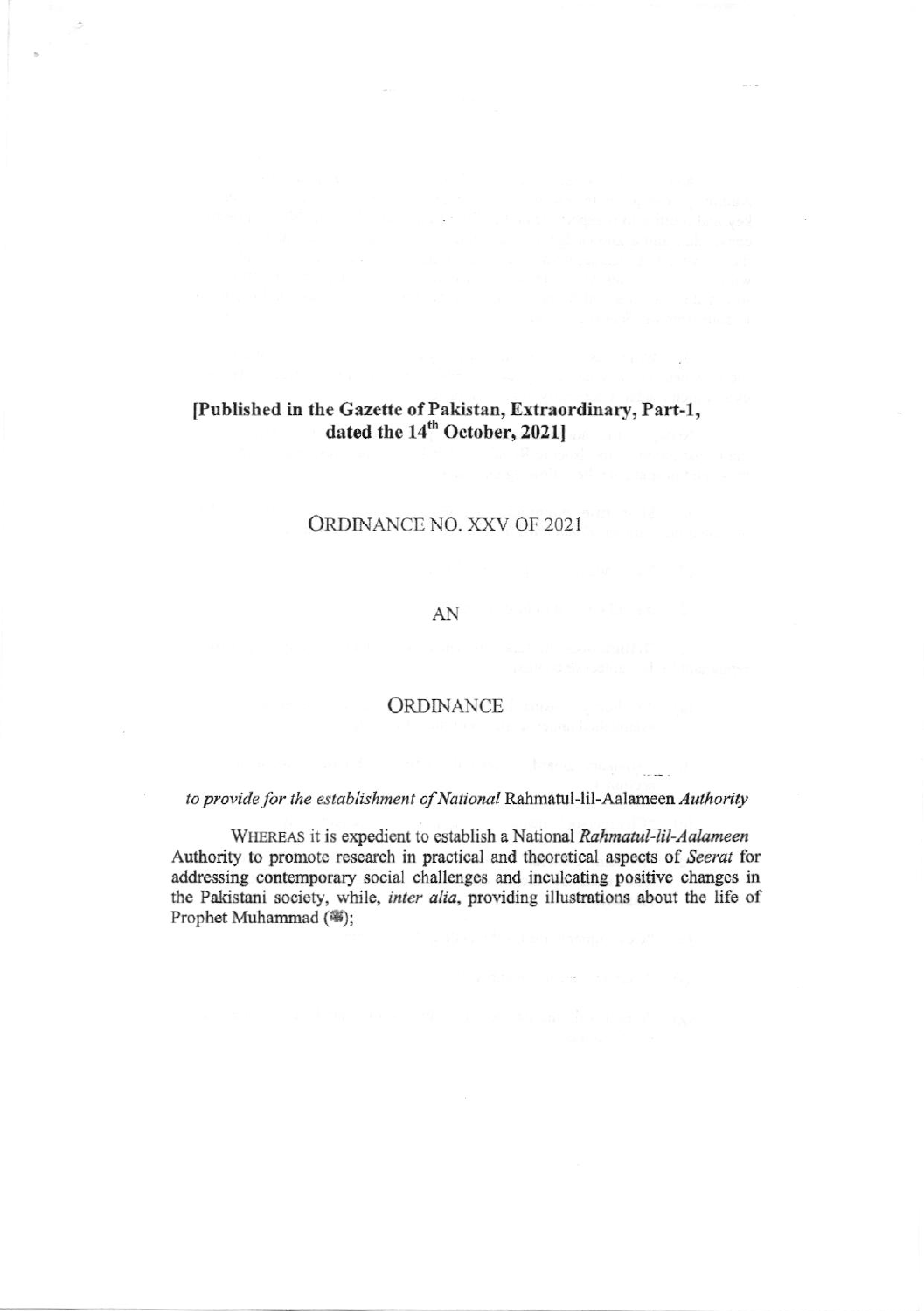AND WHEREAS the objective of the National Rahmatul-lil-Aalameen Authority is to promote research on the Seerat, guide the young generation on key and multifarious aspects from the life of the Holy Prophet (.); and review, consolidate and acknowledge local and international literature and analysis about the Seerat, build linkages with provincial governments and prominent institutions working on the Seerat, promote the Seerat Chairs in higher education and formulate strategies and frameworks for organizing impactful events to promote lessons from the Seerat-e-Tayyabba;

AND WHEREAS the National Assembly and Senate are not in session and the President of the Islamic Republic of Pakistan is satisfied that circumstances exist which render it necessary to take immediate action;

NOW, THEREFORE in exercise of the powers conferred by Article 89 of the Constitution of the Islamic Republic of Pakistan, the President is pleased to make and promulgate the following Ordinance:-

1. Short title, extent and commencement.-(1) This Ordinance shall be called the National Rahmatul-Lil-Aalameen Authority Ordinance, 2021.

- (2) It extends to the whole of Pakistan.
- (3) It shall come into force at once.

×

Definitions.—In this Ordinance, until there is anything that is 2. repugnant to the subject or context,-

- "Authority" means the National Rahmatul-Lil-Aalameen Authority  $(a)$ established under section 3 of the Ordinance.
- $(b)$ "Advisory Board" means the advisory board established under section 4;
- (c) "Chairperson" means the Chairperson of the Authority;
- "Director General" means the Director-General of the Authority,  $(d)$ who shall be the in-charge of general administration of the Authority;
- (e) "Government" means the Federal Government;
- (f) "member" means member of the Authority:
- "prescribed" means prescribed by rules or regulations made under  $(g)$ this Ordinance: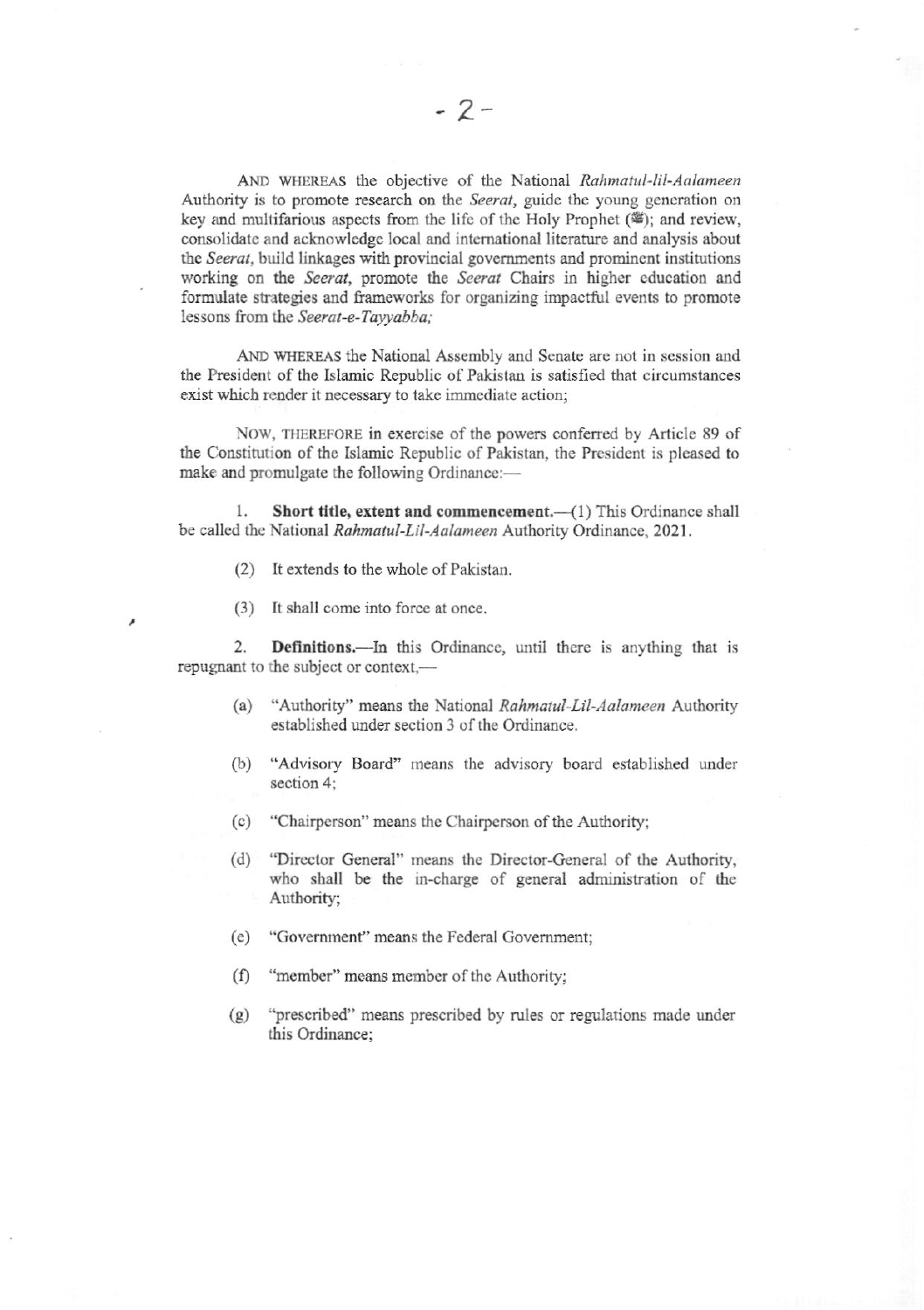"regulations" means the regulations made under this Ordinance;  $(h)$ 

(i) "rules" means the rules made under this Ordinance:

(i) "staff" means the staff and officers of the Authority.

3. Establishment of the Authority.-(1) There shall be established a National Rahmatul-lil-Aalameen Authority by the Government, which shall carry out the purposes of this Ordinance.

(2) The Prime Minister shall be the Patron-in-Chief of the Authority.

(3) The Authority shall comprise a Chairperson and six (06) other members, to be appointed by the Prime Minister, on such terms and conditions and in the manner as determined by the Patron-in-Chief.

 $4.$ Advisory Board.-(1) A high-level Advisory Board shall be constituted for providing advice and strategic guidance to the Patron-in-Chief to meet the desired objectives of the Authority.

(2) The Advisory Board shall consist of ten members having scholarly eminence and impeccable credentials.

(3) The members of the Advisory Board shall be appointed by the Prime Minister, on such terms and conditions and in the manner as determined by the Patron-in-Chief.

(4) The Advisory Board shall meet at least once on quarterly basis.

5. Chairperson of the Authority. $-(1)$  The Chairperson of the Authority shall be appointed by the Prime Minister, on such terms and conditions the manner as determined by the Patron-in-Chief, and shall be a person of impeccable integrity, eminent scholarship, reputation and competence who shall be well-versed in Seerat matters and literature, experienced in religious affairs and research.

(2) The Chairperson shall hold office for a period of three years, which may be extendable for such term or terms as may be determined by the Patron-in-Chief.

(3) The Chairperson may resign from his office by writing under his hand, addressed to the Prime Minister.

**Members of the Authority.**— $(1)$  Subject to sub-section  $(4)$ , the 6. members of the Authority shall be appointed by the Prime Minister on such terms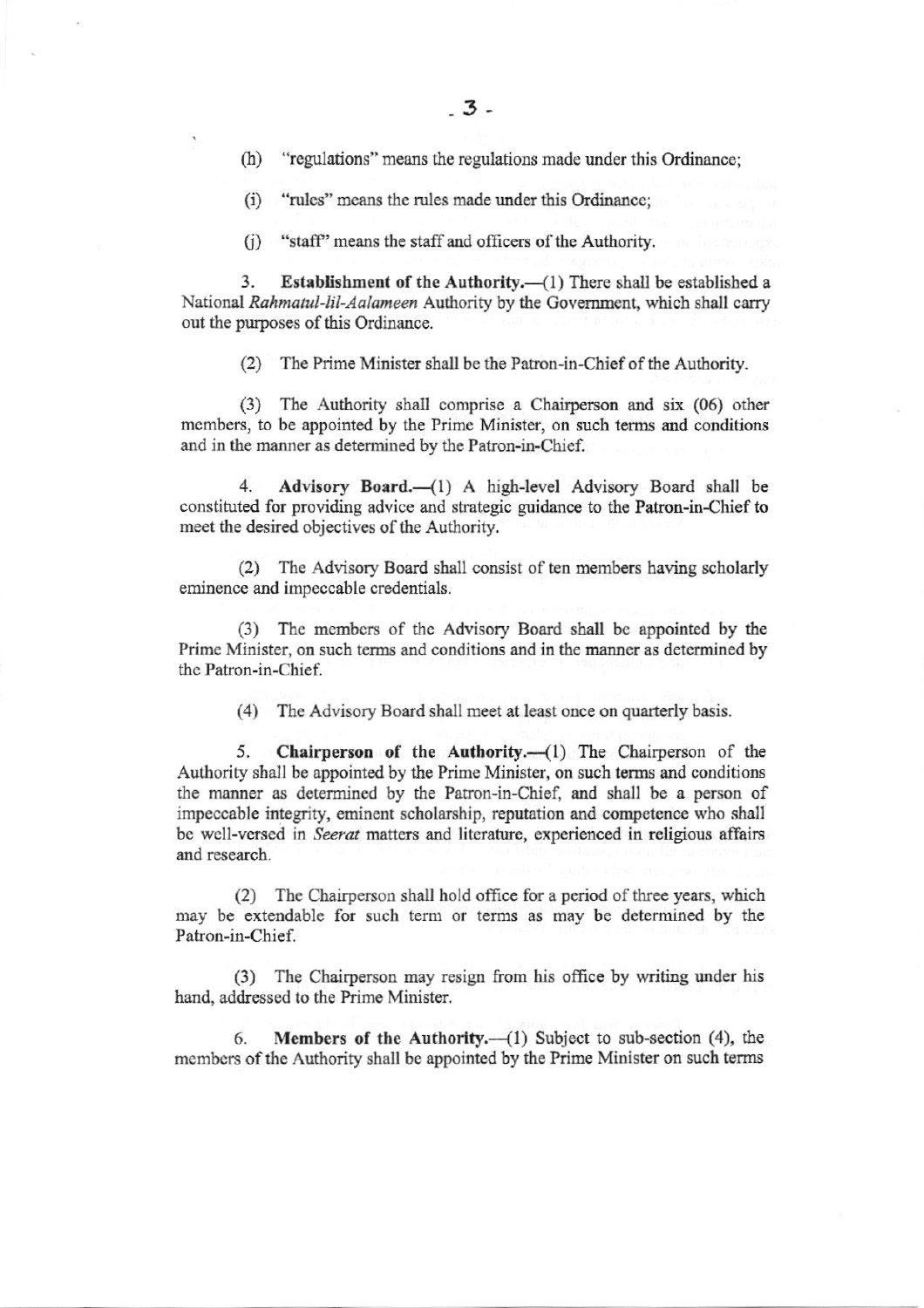and conditions and in the manner as determined by the Patron-in-Chief and shall be persons of impeccable integrity, possessing high morality and scholarly achievements, and being highly well-versed in Seerat matters and literature, experienced in religious affairs, research, administration and having skills to mass communicate an propagate the real ethos and essence of the Seerat.

(2) A member shall hold office for a term of three years, which may be extendable for such term or terms as may be determined by the Patron-in-Chief.

(3) The business of the Authority shall be conducted in such manner as may be prescribed.

- (4) The Authority shall preferably comprise:-
- (a) one eminent Seerat Scholar;
- (b) one eminent person with expertise in media affairs, who is able to use facts, undertake research and propagate the real essence of the Seerat to the public at large;
- one eminent person with abilities to undertake special initiatives  $(c)$ through innovative approaches;
- (d) one eminent person with Research expertise in the subject matter of Seerat and religion;
- (e) one eminent person experienced in prescribing curricula;
- (f) one eminent person, having expertise expert in international outreach and equipped to provide counter-narrative to misperceptions of Islam and Islamophobia, while propagating the real essence and narrative of the Seerat in the international community.

7. Management.—(1) The general direction and administration of the Authority and its affairs shall vest in the Chairperson and the Members, which shall exercise all administrative and financial powers and do all acts and things which may be exercised or done by the Authority.

(2) On questions of policy the Government may issue directives, which shall be final and binding on the Authority.

(3) If any question arises as to whether any matter is a matter of policy or not, the decision of the Government in respect thereof shall be final.

8. Powers and functions of the Authority.-The functions of the Authority shall be -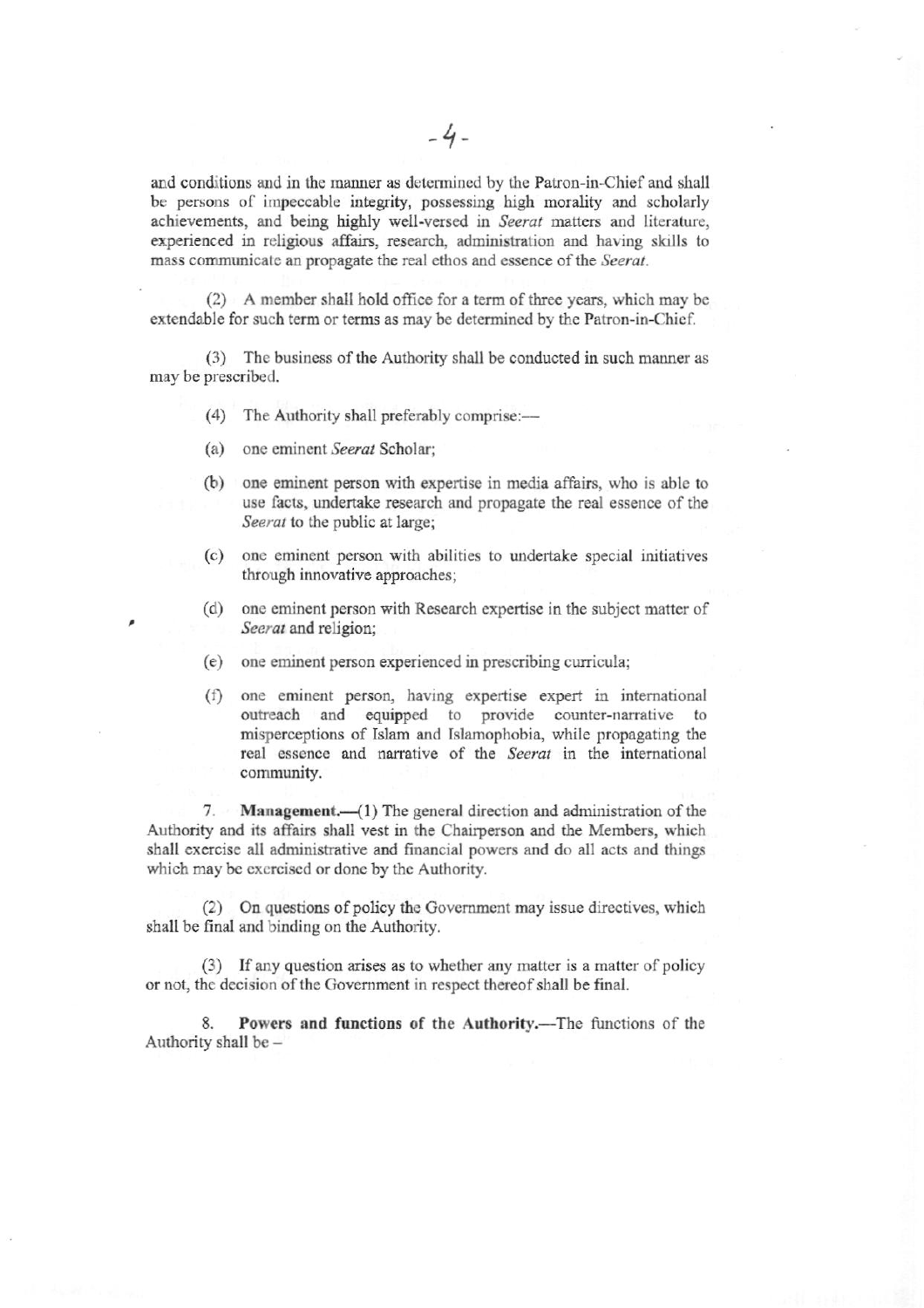- (a) to actualize the concept of Riyasat-e-Madina based upon justice, rule of law and a welfare state through character building of the nation;
- (b) to identify the social, economic, and political morals and values from the practical life of the Holy Prophet ( $\circledast$ ) and inculcate them in the life of individuals and the society at large;
- (c) formulate polices, strategies and interventions to advance and propagate key elements of the life of the Holy Prophet (簟), including peace, empathy, care for others, tolerance, knowledge, progress, wisdom, patience, contentment, ethical behavior, social bearing, environmental protection and other prominent aspects from the Seerat:
- conducting research studies on the Seerat of Prophet Muhammad  $(d)$ ( $\circ$ ) and the Hadith, for guidance of the young generation;
- (e) to develop educational and learning processes for better personality development of the young generation on the pattern of the Holy Prophet's (#) life;
- (f) to review and project international literature and research on Seerat from all over the world and make it accessible, translatable, and relatable to contemporary times;
- (g) coordinate with provincial education departments to organize events, conferences, dissemination activities in respect of Seerat-un-Nabi (#);
- (h) to undertake national level consultations with religious scholars, researchers, and education-related entities in all provinces and areas to design strategies to promote Seerat-un-Nabi (4);
- (i) to undertake assessments of gaps, challenges, and sources of fallacies and misinformation about the way of life that Islam promotes;
- (j) provide international counter-narrative to various misconceptions against Islam prevalent globally;
- to bring together eminent scholars and work to agree upon key  $(k)$ fundamental elements of the Seerat for promotion at national level through education;